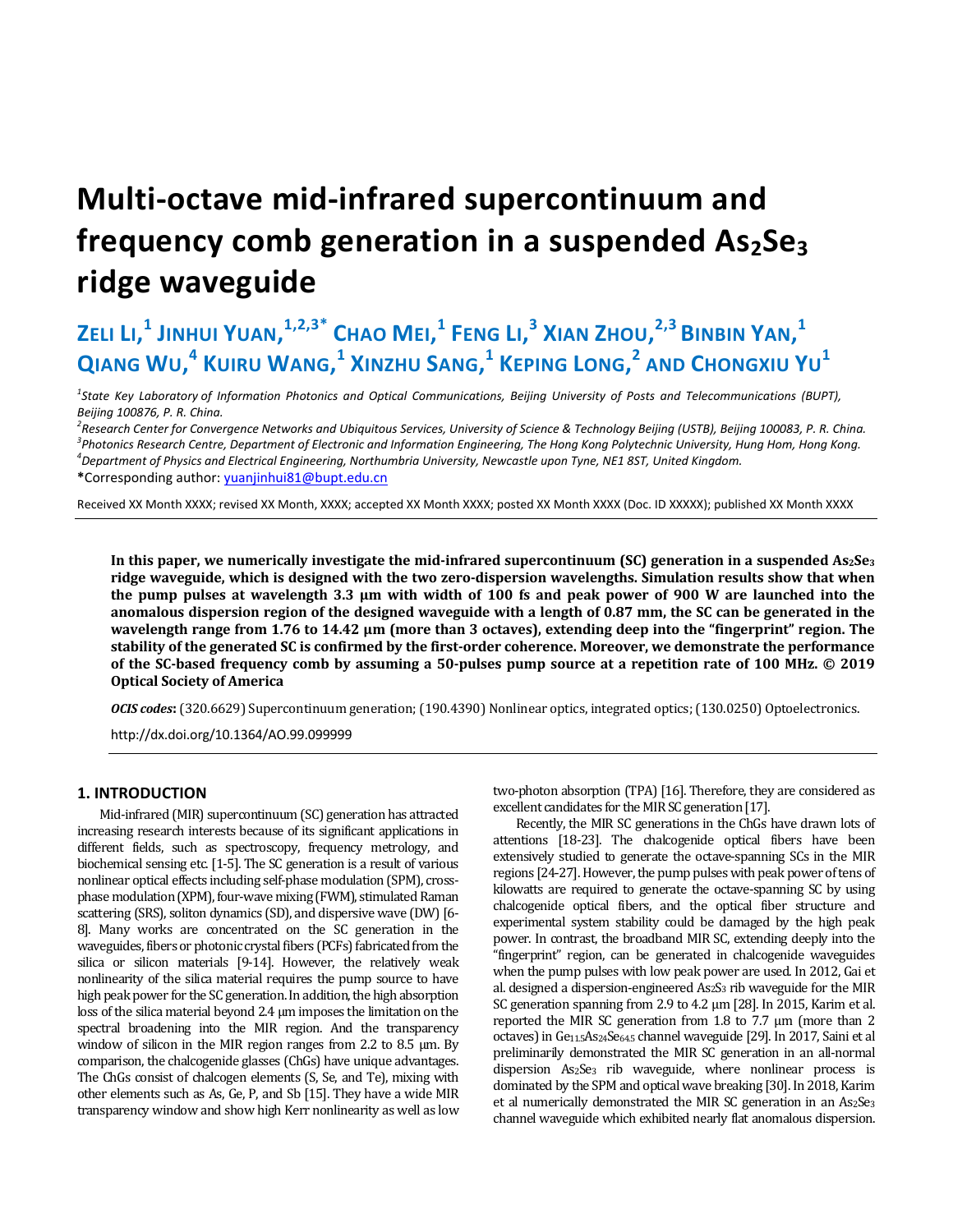When the pump source at 6 μm with the pulse duration of 170-fs is used, an ultrabroadband SC covering the wavelength from 3.5 to 15 μm is shown with the largest input peak power of 10 kW [31]. When the pump pulses operate in the anomalous dispersion region, the SD and DW effects can easily happen, which is beneficial to the multioctave MIR SC generation.

In this paper, we report the multi-octave MIR SC generation in a suspended As2Se3 ridge waveguide designed with the two zerodispersion wavelengths (ZDWs) when pump pulses work in the anomalous dispersion region. The influences of the pump pulse parameters including the wavelength, pulse width, and peak power on the MIR SC generation are investigated. Moreover, the nonlinear dynamics for different waveguide lengths are also analyzed. Finally, the SC-based frequency comb generation is demonstrated.

#### **2. THEORETICAL MODEL**

To investigate the evolution of the short pulses in the proposed waveguide, the generalized nonlinear Schrödinger equation (GNLSE) [32] is introduced as following

$$
\frac{\partial A}{\partial z} + \frac{\alpha A}{2} + i \sum_{m=2}^{\infty} \beta_n \frac{(-i)^m \beta_m}{m!} \frac{\partial^m A}{\partial t^m} = i \sum_{n=0}^{\infty} \frac{\gamma_n i^n}{n!} \frac{\partial^n}{\partial t^n}
$$
\n
$$
\times \left[ A(z,t) \int_0^{\infty} R(t) \left| A(z,t-t') \right|^2 dt \right],
$$
\n(1)

where *A*(*z*, *t*) is defined as the slowly-varying envelope of the electric field. α represents the linear loss, *βm* (*m*=2, 3, 4, 5, …, and 12) is the *m*-order dispersion coefficient, which is associated with the Taylor expansion of the propagation constant *β*(*ω*) at the carrier frequency *ω*. In the simulation, a constant material loss coefcient of 6.5×10–4 dB/mm is considered for the entire range of the optical spectrum [33]. The effective mode field area  $A_{\text{eff}}$  is included in the calculation of nonlinear coefficient *γ*<sub>0</sub>, which is defined as *γ*<sub>0</sub> =  $2πn<sub>2</sub>/λA<sub>eff</sub>$ , where *n*<sub>2</sub> =  $2.4×10<sup>-17</sup>$ m<sup>2</sup>/w is the nonlinear refractive index for the As<sub>2</sub>Se<sub>3</sub> material [34-36], and *λ* is the pump wavelength. The *n*th-order coefficient *γn* is defined as *γ<sup>n</sup>* = *ω*<sup>0</sup> *∂n* [*γ* (*ω*)/*ω*]/ *∂ωn*, where *ω*0 is the angular frequency of the pulse.

The wavelength-dependent linear refractive indices of MgF<sub>2</sub> and As2Se3 glasses are calculated using the Sellmeier equations given in Refs. [37] and [ 38] respectively.

The nonlinear response function *R*(*t*') takes into account of the electronic and nuclear contributions and can be expressed as

$$
R(t') = (1 - f_R) \delta(t') + f_R h_R(t'), \qquad (2)
$$

where  $f_R = 0.115$  represents for the fractional contribution of the Raman response, and  $h_R(t')$  is the delayed Raman response function described as

$$
h_R(t') = \frac{\tau_1^2 + \tau_2^2}{\tau_1 \tau_2^2} \exp\left(-\frac{t'}{\tau_2}\right) \sin\left(\frac{t'}{\tau_1}\right),\tag{3}
$$

where,  $\tau_1$  = 23.1 fs is the phonon oscillation frequency and  $\tau_2$  = 195 fs is the characteristic damping time of atoms vibration, respectively [39].

To investigate the spectral coherence of the generated SC, the firstorder coherent is calculated with the random noise as

$$
g_{12}^{(1)}(\lambda, t_1 - t_2) = \left| \frac{\left\langle A_1^*(\lambda, t_1) A_2(\lambda, t_2) \right\rangle}{\left\langle \left| A_1(\lambda, t_1) \right|^2 \right\rangle \left\langle \left| A_2(\lambda, t_2) \right|^2 \right\rangle},\right| \tag{4}
$$

where  $A(\lambda, t)$  is the amplitude of the SC generated with the random noise seeds,  $\lambda$  is the pump wavelength, and  $t_1$  and  $t_2$  are the time delays between the pulses. The angular brackets represent an ensemble average over independently pairs of spectra, i.e.  $A_1$  (λ, *t*) and  $A_2$  (λ, *t*), which are obtained from 50 shot-to-shot simulations with different random noises at wavelength *λ*.

#### **3. WAVEGUIDE DESIGN AND CHARACTERISTICS**

The cross-section of the designed suspended As<sub>2</sub>Se<sub>3</sub> ridge waveguide is shown in Fig. 1(a). The As<sub>2</sub>Se<sub>3</sub> layer is suspended above the MgF<sub>2</sub> substrate with a thick air gap. The top of As<sub>2</sub>Se<sub>3</sub> layer is over-etched to form the ridge structure. Such a waveguide structure is beneficial to confine the propagation light field into the As<sub>2</sub>Se<sub>3</sub> layer even at wavelength 12 μm. Meanwhile, since the As<sub>2</sub>Se<sub>3</sub> channel is covered by the air, the designed waveguide has a much larger refractive index contrast, which results in a stronger mode field confinement. The waveguide coupling can be achieved by a tapered fiber, and the coupling losses for the quasi-TE mode and quasi-TM mode are less than 1 dB. The width and height of the ridge are *W* and *H*1, respectively, and the height of the slab layer is *H*2. The suspended structure can be formed by selectively removing the buried fluoride. Traditional optical lithography with plasma reactive-ion dry etching may be used to form the air gap. In order to provide enough space between the As2Se3 and MgF2 layers, the thickness of the air gap is chosen as 2 μm.



Fig. 1. (a) The cross-section of the designed suspended As<sub>2</sub>Se<sub>3</sub> ridge waveguide. The GVD coefficients of the quasi-TE mode as functions of wavelength when (b)  $W$ , (c)  $H_1$ , and (d)  $H_2$  is varied, respectively.

The dispersion can be controlled by tailoring the geometrical parameters of the waveguide. The full-vector finite element method is used to investigate the dispersion characteristics of the waveguide with different geometrical parameters. Figs. 1(b), 1(c), and 1(d) show the calculated GVD coefficients of the quasi-TE mode when *W*, *H*1, and *H*2 is varied, respectively. For different *W*, *H*1, and *H*2, it is noted that all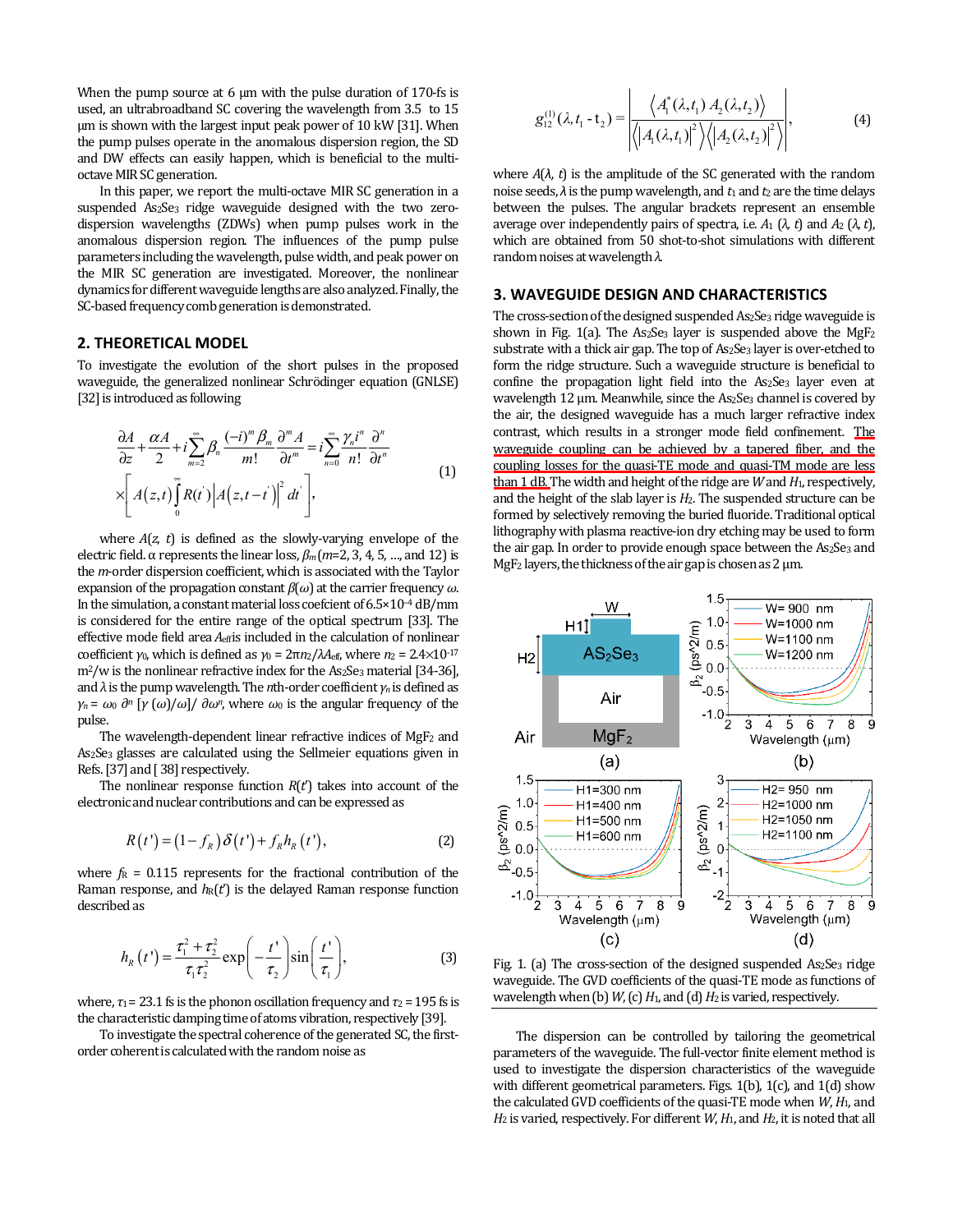waveguides have the two ZDWs with the flat and low anomalous dispersion. Besides, the GVD is very sensitive to both *W* and *H*2. The second ZDW can be red-shifted by increasing *W*, *H*1, or *H*2, but the first ZDW is red-shifted slightly when only *H*2 is increased. As shown in Fig. 1(b), if *W* is increased while *H*1 and *H*2 remain unchanged, the anomalous dispersion region gradually increases. In Fig. 1(c), the GVD changes very little with *H*1. In Fig. 1(d), the GVD peak is red-shifted and the value increases with the increasing *H*2. To make SC extend deeply into the "fingerprint" region, the pump wavelength should be located at a longer wavelength but close to the first ZDW. This can be realized by carefully selecting *H*2. In addition, the GVD value in the anomalous dispersion region increases when *W*, *H*1,or *H*2 increases. However, the increment of  $H_2$  is not beneficial to the spectral broadening because  $A_{\text{eff}}$ is increased and the nonlinear interaction becomes weak.



Fig. 2. (a) The calculated GVD and nonlinear coefficient *γ* as functions of wavelength, and (b) the mode field distributions of quasi-TE mode calculated at wavelengths 2, 4, 8, and 10 μm, respectively.

According to the above analysis, the geometrical parameters of the designed waveguide are chosen as *W*=1.0 μm, *H*1=0.4 μm, and *H*2=1.0 μm, respectively. Fig. 2(a) shows the calculated  $β_2$  as a function of wavelength for the quasi-TE mode. The wavelength dependences of the As2Se3 and MgF2 materials are considered in the determination of dispersion characteristic. The two ZDWs are located at 2.43 and 8.12 μm, respectively, along with an anomalous dispersion region of 5.69 μm. Moreover, the relationship between *γ* and wavelength is also shown in Fig. 2(a). It can be seen from Fig. 2(a) that the variation of*γ* is monotonic. Fig. 2(b) shows the mode field distributions of the quasi-TE mode, which indicates the polarization of the electric field in the *x* direction. And the electric field distribution is used to represent the distribution of energy. Fig. 2(b) shows the mode field distributions of quasi-TE mode calculated at wavelengths 2, 4, 8, and 10 μm, respectively. From Fig. 2(b), the mode fields are well confined in the slab even at wavelength 10 μm.

## **4. SIMULATION RESULTS AND DISCUSSION**

In the simulation, the pump pulse is operated at the anomalous dispersion region of the waveguide, where the MIR SC generation is mainly resulted from the combined SD and DW effects. In the following, we will investigate the influences of the pump pulse parameters and waveguide length on the MIR SC generation.

When the wavelength of the pump pulse with the peak power of 900 W and width of 100 fs is changed from 2.7 to 3.6 μm, the temporal and spectral profiles in after a propagation of 0.87 mm are shown in Figs. 3(a) and 3(b), respectively. From Fig. 3(a), some small peaks can be observed and the solitons move toward the original position in the time domain. From Fig. 3(b), the optical spectrum is gradually broadened when the pump wavelength is changed from 2.7 to 3.3 μm. Especially for the pump wavelength 3.3 μm, the optical spectrum width reaches its maximum. The *-*40 dB bandwidth of the SC

generated spans from 1.76 to 14.42 μm (more than 3 octaves), extending deep into the "fingerprint" region. The physical mechanism on the MIR SC generation is as following. Because the pump wavelength is located at the anomalous dispersion region of the waveguide, the SD including the soliton self-frequency shift (SSFS) and soliton fission (SF) dominates the nonlinear optical process. In the process of the SSFS and SF, when the resonance matching conditions involving the higher-order dispersion are satisfied, the blue- and redshifted DWs are generated at the shorter and longer wavelength sides due to the positive and negative dispersion slopes of *β*2 curve with the two ZDWs. After that, the XPM which occurs between the solitons and the DWs will also further broaden the optical spectrum. However, when the pump wavelength is located at 3.6 μm, the optical spectrum stops broadening and becomes narrower. The main reason is considered as following. First, for the longer pump wavelength, the anomalous dispersion range which the SSFS and SF are experiencing is smaller. Second, the SSFS process will be more remarkable suppressed by the second ZDW. Therefore, it is important to appropriately choose the pump wavelength for the multi-octave MIR SC generation.



Fig. 3. (a) Temporal and (b) spectral profiles of the SC when the pump pulse wavelength is located at 2.7, 3.0, 3.3, and 3.6 μm, respectively.

When the pump pulse at 3.3 μm with the widths of 100, 150, 200, and 250 fs is launched into a 0.87-mm long waveguide, the temporal and spectral profiles are shown in Figs. 4(a) and 4(b), respectively. It should be noted that the micron-scale length is not difficult to achieve by using the current waveguide fabrication technique. As the pulse width is increased from 100 to 250 fs, the soliton order, which is related to the pulse width and peak power [8,40], is calculated as 11.2, 16.8, 22.5, and 28.1, respectively. When the pump pulse width is chosen as 100 fs, the soliton separation distance is 0.76 mm. At this time, the soliton fission occurs evidently, and the number of the small peaks increases and the solitons move toward the right side of the original position in the time domain. The corresponding optical spectrum is greatly broadened. When the pump pulse width is chosen as 150, 200, and 250 fs, the soliton separation distance is 1.13,1.51, and 1.89 mm, respectively. At this time, the apparent soliton fission cannot be observed because of the shorter waveguide length. The optical spectrum has multi-peaks and the spectral bandwidth at -40 dB becomes narrower. Therefore, the pump pulse with width of 100 fs is more favorable for the generation of multi-octaves MIR SC in the designed waveguide.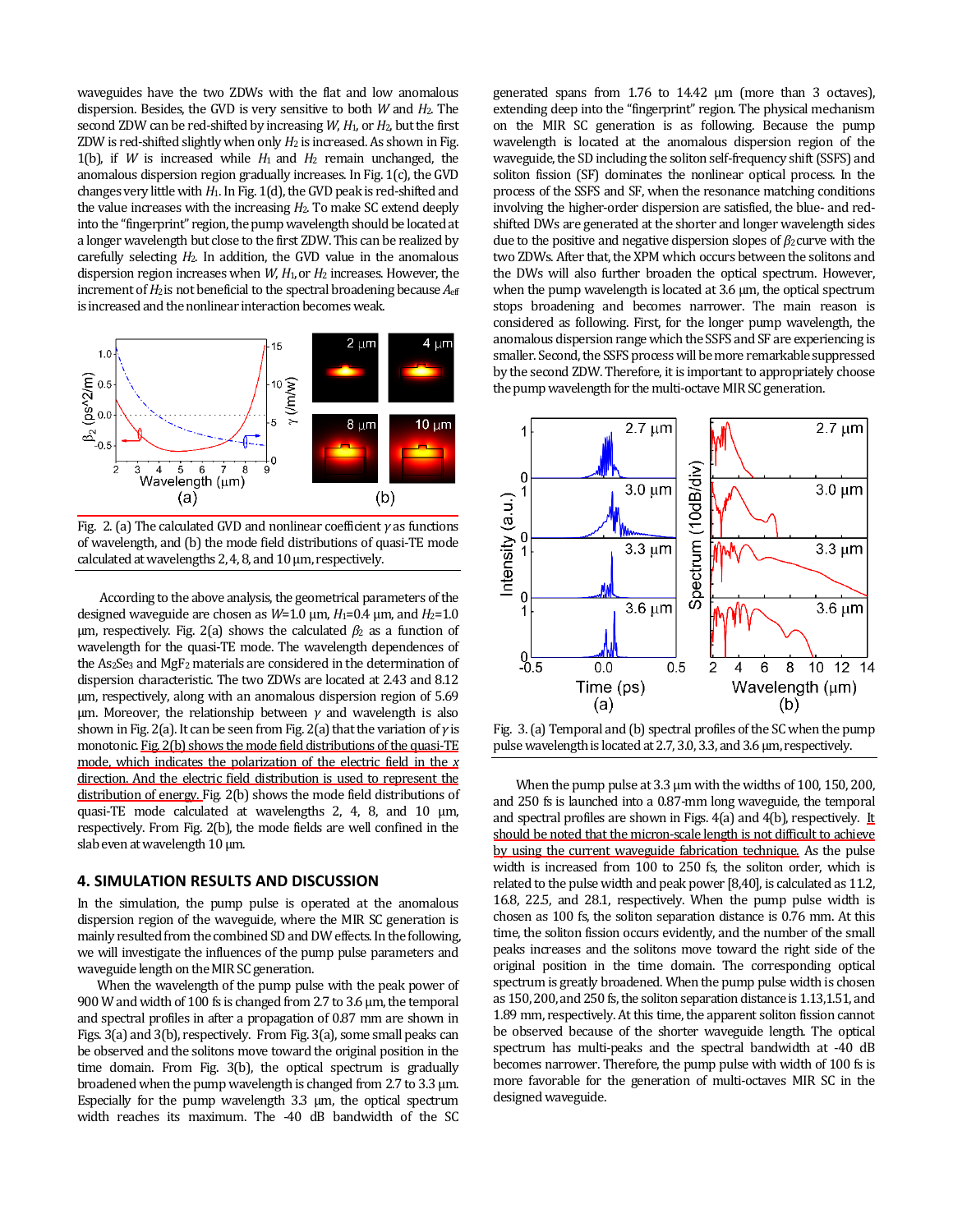

Fig. 4. (a) Temporal and (b) spectral profiles of the SC generated when the pump pulse width is chosen as 100, 150, 200, and 250 fs, respectively.

In the following, we will investigate the influence of the pump peak power on the MIR SC generation. Figs. 5(a) and 5(b) show the temporal and spectral profiles when the peak power of the pump pulse at 3.3 μm with the width of 100 fs is changed from 300 to 900 W. The soliton order is calculated as 6.5, 8.4, 9.9, and 11.2 as the peak power is increased from 300, to 500, to 700, and to 900 W, respectively. From Fig. 5(a), the satellites become larger and the solitons move toward the original position at the same time as the peak power increases. From Fig. 5(b), the corresponding bandwidth of the optical spectrum is increased since the nonlinear effects can be enhanced by the higher peak power. When the peak power is increased up to 900 W, the MIR SC generated can be more than three octaves.



Fig. 5. (a) Temporal and (b) spectral profiles of the SC generated when the pump peak power is chosen as 300, 500, 700, and 900 W, respectively.

We will demonstrate the nonlinear dynamics of the MIR SC generation for different waveguide lengths. When the width and peak power of the pump pulse at 3.3 μm are chosen as 100 fs and 900W, the temporal and spectral profiles for the waveguide lengths of 0, 0.61,

0.87, and 1 mm are shown in Figs. 6(a) and 6(b), respectively. From Fig. 6 (a), many small peaks emerge and the solitons move toward the right side of the original position in the time domain as the waveguide length increases. From Fig. 6(b), when the waveguide length is increased from 0 to 0.87 mm, the spectral bandwidth is also increased. Especially for the waveguide length of 0.87 mm, the spectral range spans from 1.76 to 14.42 μm. However, when the waveguide length is increased up to 1 mm, the optical spectrum does not continue to widen. Figs. 6 (c) and 6(d) show the corresponding temporal and spectral evolutions. From Figs. 6(c) and (d), the SPM causes the obvious spectral broadening at the beginning stage. As the waveguide length increases, the temporal pulse is significantly compressed due to the relatively low and flat dispersion. But the propagation loss restricts the extension of the optical spectrum for the longer waveguide length.



Fig. 6. (a) Temporal and (b) spectral profiles of the SC generated when the waveguide length is 0, 0.61, 0.87, and 1 mm, respectively. The evolution of (c) temporal and (d) spectral profiles in the designed waveguide when the pump pulse with width of 100 fs and peak power of 900 W is used.

The degree of coherence  $g_{12}^{(1)}$  is calculated to confirm the stability of the generated MIR SC. The pump peak power and propagation length are chosen as 900 W and 0.87 mm, respectively. For the SC generated with the picosecond pulse, the unavoidable intrinsic noise degrades the coherence of the SC. To investigate the effect of the noise, the following optical pulse with shot noise is injected into the designed waveguide

$$
-A(t) = P_0^{1/2} \sec h \left(\frac{t}{T_0}\right) \left[\exp\left(\frac{i\xi t^2}{2}\right) + \eta \hat{N} \exp\left(i2\pi \hat{U}\right)\right], \quad (5)
$$

where  $\hat{\hat{N}}$  is a normally distributed random variable with mean value

of 0 and standard deviation of 1, and  $\hat{U}$ is a uniformly distributed random variable between 0 and 1. The noise factor *η* indicates the amplitude of the noise relative to the pulse amplitude. In the simulation,  $n = 1 \times 10^{-2}$  and  $n = 1 \times 10^{-4}$  are used, respectively. A pulse train including 50 pulses with a repetition rate of 100 MHz is launched into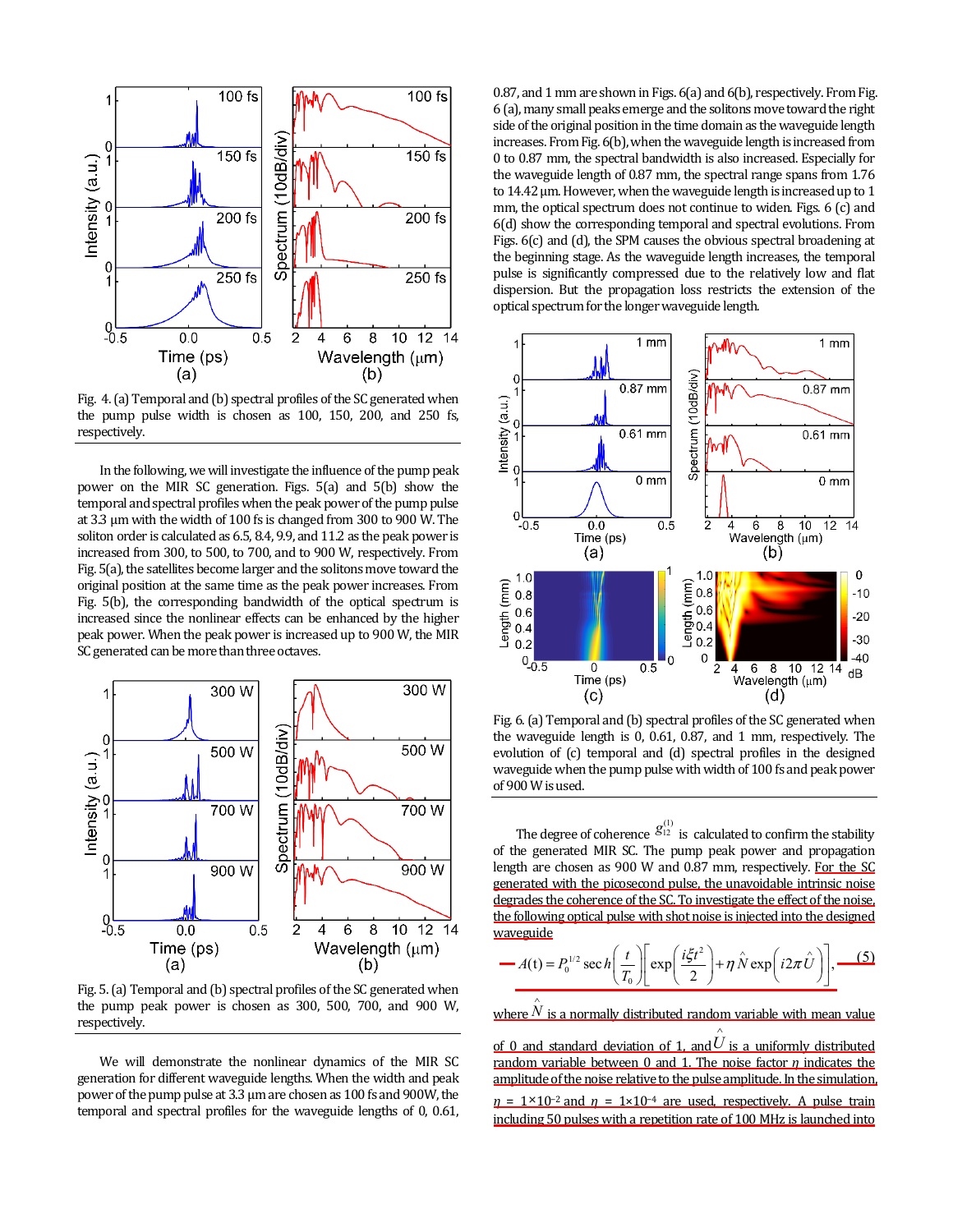the waveguide for generating the SC-based frequency comb. The pump pulse train has periodicity in the time domain. According to the theory of Fourier transform, the spectrum of pulse train in the frequency domain is discrete. Due to the influence of the nonlinear and dispersive effects, the output pulse is compressed greatly in the time domain. In our simulation, the launched 50 pulses are the same except the imposed random noise.

Finally, we will analyze the influence of the random noise factor *η* on the MIR generation. Figs. 7(a), 7(b), 7(c), and 7(d) show the generated MIR SC and coherence calculated with the 50 shots for different *η*. The blue lines are the averaged spectrum of 50 shots, and the grey lines are the overlapped spectra of 50 shots with the random noise. When the pump pulse with the width of 100 fs and peak power of 900 W is launched into a 0.87-mm long waveguide, the overlapped and averaged spectra and coherence for  $\eta = 1 \times 10^{4}$  are shown in Figs. 7(a) and 7(c), respectively. It can be seen from Figs. 7(a) and 7(c) that the spectral fluctuation is very slight and the corresponding  $g_{12}^{(1)}$  is close to 1 within the considered wavelength range. In contrast, under the same pump condition and waveguide length, the overlapped and averaged spectra and coherence for  $\eta = 1 \times 10^{-2}$  are shown in Figs. 7(b) and 7(d), respectively. From Figs. 7(b) and 7(d), the spectral fluctuation becomes very evident and  $\,g_{12}^{(1)}$  is seriously degraded.



Fig. 7. (a) The spectra and (c) degree of coherence of the SC generated with  $\eta = 1 \times 10^{-4}$ . (b) The spectra and (d) degree of coherence of the SC generated with  $\eta = 1 \times 10^{-2}$ . The grey and blue lines in (a) and (b) represent the overlapped spectra of the 50 shots and average values of the 50 shots, respectively.

In order to generate the SC-based frequency comb, a pulse train included 50 pulses with a repetition frequency of 100 MHz is launched into the waveguide. The pump pulse train with the width of 100 fs and peak power of 900 W is used. Fig. 7(a) shows the SC-based frequency comb structure. Fig. 7(b) clearly shows the zoom-in view of the frequency comb generated at 90.85 THz/3.3 μm with a sampling bandwidth of 500 MHz. The comb line structure can be clearly seen from the zoom-in view with a frequency interval of 100 MHz.



Fig. 8. (a) The SC-based frequency comb generated with 50 input pulses at the repetition rate of 100 MHz. (b) The corresponding zoomin view of the frequency comb at 90.85 THz with a sampling bandwidth of 500 MHz.

For the problem of practical fabrication, some previous works were concentrated on the integrated chalcogenide glass. One of the works reported that a 30-μm-radius and 450-nm-thick microdisk resonator pulley coupled to an 800-nm-wide channel bus waveguide [41]. In another work, attention was paid to the mask fabrication. The photo-mask has a measured line edge roughness on straight waveguides of 6 nm RMS for a spatial fluctuation wavelength range of 0.6 to 62 μm [42]. Figs. 9(a)–(e) show a possible fabrication process of the designed waveguide. Firstly, the  $As<sub>2</sub>Se<sub>3</sub>$  layer is grown on a MgF<sub>2</sub> substrate by the atmospheric chemical vapor deposition (CVD) technology [43], and then invert carefully the formed die as shown in Fig. 9(a). Secondly, we can form a suspended trench (Fig. 8(b)) by the traditional optical lithography with plasma reactive-ion dry etching [44,45]. Thirdly, the hydrophobic bonding techniques are used to make the etched die be directly bonded onto the MgF2 wafer (Fig. 8(c)). The detailed bonding process is introduced in Ref. [46]. Finally, a metal mask is used to protect the ridge structure from etching, which is patterned by i-line lithography and lift-off  $[47]$ . The CF<sub>4</sub>:O<sub>2</sub> plasma etching can be used to make sure the As<sub>2</sub>Se<sub>3</sub> ridge layer is accomplished, and hydrofluoric acid dip is used to remove the metal mask (Fig. 8(d)).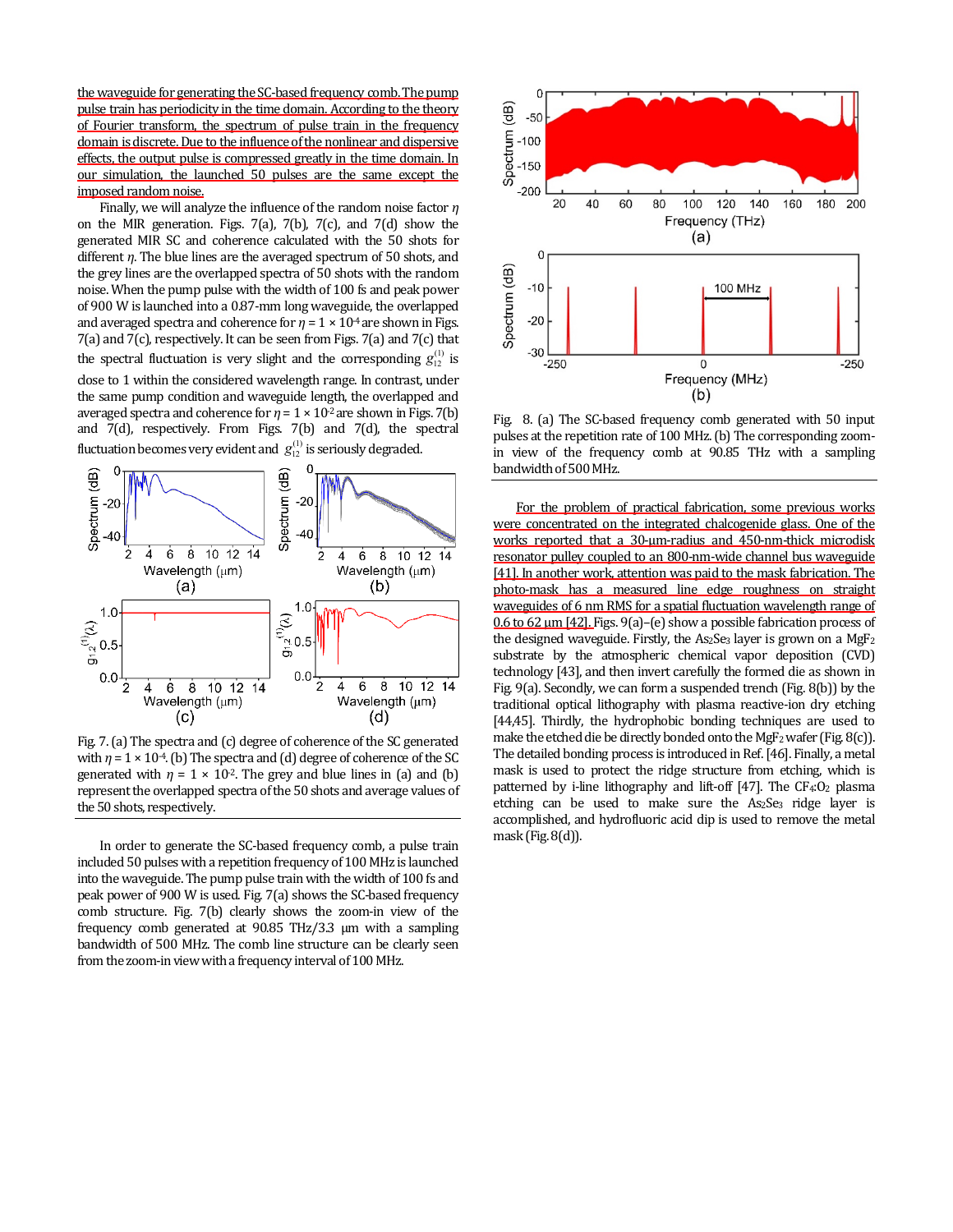

Fig. 9. A possible fabrication process flow: (a) deposition of As2Se3 on MgF2 substrate and inversion, (b) formation of the suspended air trench, (c) MgF2 hydrophobic bonding, (d) waveguide definition with metal mask and etching, and (e) final waveguide structure.

#### **5. CONCLUSION**

In summary, we design a suspended As2Se3 ridge waveguide with the two ZDWs. With the designed waveguide, we investigate the influences of the pump pulse parameters and waveguide length on the MIR SC generation. When the pump pulse at wavelength 3.3 µm with width of 100 fs and peak power of 900 W is launched into a 0.87-mm long waveguide, the MIR SC with the bandwidth of more than 3-octaves can be generated. Moreover, the performance of the SC-based frequency comb is demonstrated. It is believed that the proposed waveguide structure paves the way for obtaining the MIR SC source which would be highly desirable for the applications in the MIR photonics and spectroscopy.

**Funding Information.** This work was supported by National Natural Science Foundation of China (61875238), Beijing Youth Top-notch Talent Support Program (2015000026833ZK08), and the Fund of State Key Laboratory of Information Photonics and Optical Communications (BUPT) P. R. China (IPOC2017ZZ05).

#### **References**

- 1. F. K. Tittel, D. Richter, and A. Fried, "Mid-infrared laser applications in spectroscopy," in Handbook of Solid-State Mid-Infrared Laser Sources (Springer, 2003)
- 2. S. Haxha and H. Ademgil, "Novel design of photonic crystal fibers with low confinement losses, nearly zero ultraflattened chromatic dispersion, negative chromatic dispersion and improved effective mode area," Opt. Commun. **281**, 278–286 (2008).
- 3. I. Hartl, X. D. Li, C. Chudoba, R. K. Ghanta, T. H. Ko, J. G. Fujimoto, J. K. Ranka, and R. S. Windeler, "Ultrahigh-resolution optical coherence tomography using continuum generation in an air-silica microstructure optical fiber," Opt. Lett. **26**, 608–610 (2001).
- 4. A. Schliesser, N. Picque, and T. W. Hansch, "Mid-infrared frequency combs," Nat. Photonics 6, 440–449 (2012).
- 5. I. D. Aggarwal and J. S. Sanghera, "Development and application of chalcogenide glass optic fiber at NRL," J. Optoelectron. Adv. Mater. **4**, 665–678 (2002).
- 6. G. P. Agrawal, *Non-Linear Fiber Optics*, 5th ed. (Academic, 2013)
- 7. A. V. Husakou, J. Herrmann, "Supercontinuum Generation of Higher-Order Solitons by Fission in Photonic Crystal Fibers," Phys. Rev. lett. **87**, 203901- 203904 (2001).
- 8. J. M. Dudley, G. Genty, and S. Coen, "Supercontinuum generation in photonic crystal fiber," Rev. Mod. Phys. **78** ,1135-1184 (2006).
- 9. D. Y. Oh, D. Sell, H. Lee, K. Y. Yang, S. A. Diddams, and K. J. Vahala, "Supercontinuum generation in an on-chip silica waveguide," Opt. Lett. 39, 1046–1048 (2014).
- 10. K. Tarnowski, T. Martynkien, P. Mergo, J. Sotor, and G. Soboń, "Compact all-fiber source of coherent linearly polarized octave-spanning supercontinuum based on normal dispersion silica fiber," Scientific reports 9, 1-8 (2019).
- 11. M. L. Ferhat, L. Cherbi, and I. Haddouche, "Supercontinuum generation in silica photonic crystal fiber at 1.3 μm and 1.65 μm wavelengths for optical coherence tomography," Optik 152, 106-115 (2018).
- 12. F. De Leonardis, B. Troia, R. Soref, and V. M. N Passaro, "Modelling of supercontinuum generation in the germanium-on-silicon waveguided platform," J. Lightw. Techonl. 33, 4437–4444 (2015).
- 13. L. Shen et al., "Four-wave mixing and octave-spanning supercontinuum generation in a small core hydrogenated amorphous silicon fiber pumped in the mid-infrared," Opt. Lett. 39, 5721–5724 (2014).
- 14. L. Yin, Q. Lin, and G. P. Agrawal, "Soliton fission and supercontinuum generation in silicon waveguides," Opt. Lett. 32, 391–393 (2007)
- 15. A. Zakery and S. R. Elliott, "Optical properties and applications of chalcogenide glasses: a review," J. Non-Cryst. Solids 330, 1–12 (2003).
- 16. J. M. Harbold, F. O. Ilday, F. W. Wise, J. S. Sanghera, V. Q. Nguyen, L. B. Shaw, and I. D. Aggarwal, "Highly nonlinear As-S-Se glasses for all-optical switching," Opt. Lett. **27**, 119–121 (2002).
- 17. B. J. Eggleton, K. Richardson, "Chalcogenide photonics," Nat. Photonics **5**, 141-148 (2011).
- 18. T. S. Saini, A. Kumar, and R. K. Sinha, "Broadband mid-infrared supercontinuum spectra spanning  $2-15$  µm using  $As<sub>2</sub>Se<sub>3</sub>$  chalcogenide glass triangular-core graded-index photonic crystal fiber," J. Lightwave Technol. **33**, 3914–3920 (2015).
- 19. Y. Yu, B. Zhang, X. Gai, C. Zhai, S. Qi, W. Guo, Z. Yang, R. Wang, D. Y. Choi, S. Madden, and B. Luther-Davies, "1.8-10 μm mid-infrared supercontinuum generated in a step-index chalcogenide fiber using low peak pump power," Opt. Lett. **40**, 1081–1084 (2015).
- 20. G. N. Chaitanya, T. S. Saini, A. Kumar, and R. K. Sinha, "Ultra broadband mid-IR supercontinuum generation in  $Ge<sub>11.5</sub>As<sub>24</sub>Se<sub>64.5</sub>$  based chalcogenide graded-index photonic crystal fiber: design and analysis," Appl. Opt. **55**, 10138–10145 (2016).
- 21. C. R. Petersen, U. Møller, I. Kubat, and B. Zhou, "Mid-Infrared Supercontinuum Covering the 1.4–13.3 μm Molecular Fingerprint Region Using Ultra-High NA Chalcogenide Step-Index Fibre," Nat. Photonics **8**, 830-834 (2014).
- 22. S. Xie, F. Tani, J. C. Travers, P. Uebel, C. Caillaud , J.T roles, and P. S. J. Russell, "As2S3–silica double-nanospike waveguide for mid-infrared supercontinuum generation," Opt. Lett. **39**, 5216-5219 (2014).
- 23. S. Xie, N. Tolstik, J. C. Travers, E. Sorokin, C. Caillaud, J. Troles, and I. T. Sorokina, "Coherent octave-spanning mid-infrared supercontinuum generated in  $As_2S_3$ -silica double-nanospike waveguide pumped by femtosecond Cr: ZnS laser," Opt. Lett. **24**, 12406-12413 (2016).
- 24. H. Saghaei, M. Ebnali-Heidari , and M. K. Moravvej-Farshi, "Mid-infrared supercontinuum generation via As2Se3 chalcogenide photonic crystal fibers." Appl. Opt. **54**, 2072-2079 (2015).
- 25. J. Hu, C. R. Menyuk, L. B. Shaw, J. S. Sanghera, and I. D. Aggarwal, "Maximizing the bandwidth of supercontinuum generation in  $As<sub>2</sub>Se<sub>3</sub>$ chalcogenide fibers," Opt. Express **18**, 6722–6739 (2010).
- 26. A. B. Khalifa, A. B. Salem, and R. Cherif, "Mid-infrared supercontinuum generation in multimode  $As_2Se_3$  chalcogenide photonic crystal fiber," Appl. Opt. **56**, 4319–4324 (2017).